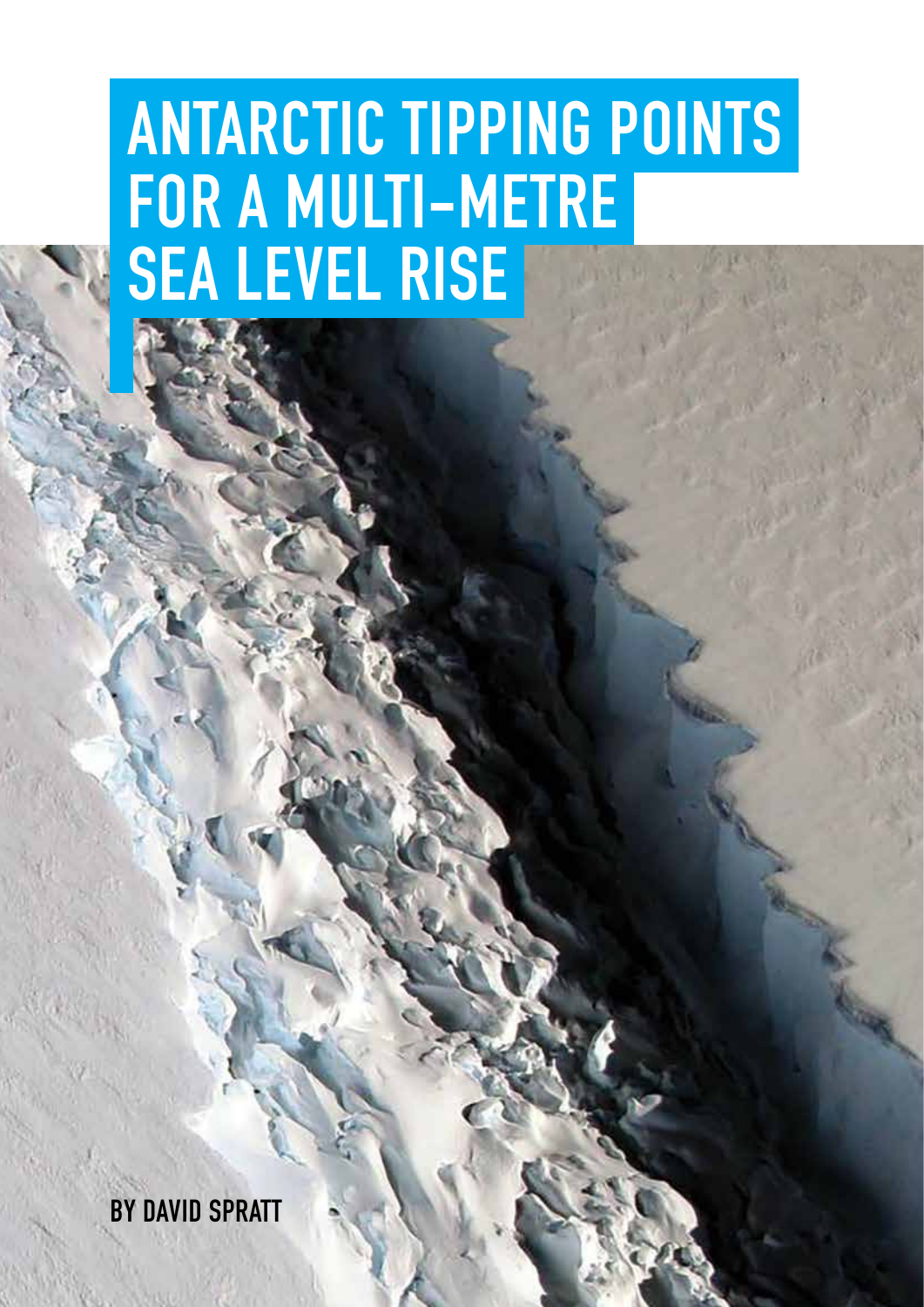### **OVERVIEW**

## **INTRODUCTION**

- **> The Amundsen Sea sector of the West Antarctic Ice Sheet has most likely been destabilized and ice retreat is unstoppable for the current conditions.**
- **> No further acceleration in climate change is necessary to trigger the collapse of the rest of the West Antarctic Ice Sheet, with loss of a significant fraction on a decadal-to-century time scale.**
- **> Antarctica has the potential to contribute more than a metre of sea-level rise by 2100.**
- **> A large fraction of West Antarctic basin ice could be gone within two centuries, causing a 3–5 metre sea level rise.**
- **> Mechanisms similar to those causing deglaciation in West Antarctica are now also found in East Antarctica.**
- **> Partial deglaciation of the East Antarctic ice sheet is likely for the current level of atmospheric carbon dioxide, contributing to 10 metres or more of sea level rise in the longer run, and 5 metres in the first 200 years.**



Antarctic ice mass 2002-2016, measured from NASA's Gravity Recovery and Climate Experiment (GRACE) satellites

FRONT COVER Rift in Antarctica's Larsen C Ice Shelf, photographed 10 November 2016 (NASA/John Sonntag)

**THE WEST ANTARCTIC Ice Sheet (WAIS),<br>comprising more than two million cubic<br>kilometres of ice, is under pressure from a<br>warming climate, with scientists saying its<br>break-up—and an eventual global sea-level rise of** HE WEST ANTARCTIC Ice Sheet (WAIS), comprising more than two million cubic kilometres of ice, is under pressure from a warming climate, with scientists saying its 3–5 metres—is not matter of if, but when.

The West Antarctic Peninsula is now the strongest-warming region on the planet, and WAIS glaciers are discharging ice at an accelerating rate.

Recent studies, surveyed in this report, suggest that WAIS passed a tipping point for large-scale deglaciation decades ago.

This should not be surprising, because such an event was foreseen almost 50 years ago. In 1968, pioneer glacier researcher John Mercer predicted that the collapse of ice shelves along the Antarctic Peninsula could herald the loss of the ice sheet. Ten years later, Mercer contended that "a major disaster—a rapid deglaciation of West Antarctica may be in progress … within about 50 years".

He said that warming "above a critical level would remove all ice shelves, and consequently all ice grounded below sea level, resulting in the deglaciation of most of West Antarctica". Such disintegration, once under way, would "probably be rapid, perhaps catastrophically so", with most of the ice sheet lost in a century. Credited with coining the phrase "the greenhouse effect" in the early 1960s, Mercer's Antarctic prognosis was widely ignored and disparaged at the time. Now in seems uncannily prescient.

Climate author Fred Pearce (in his 2007 book **["With Speed and Violence"](http://www.beacon.org/With-Speed-and-Violence-P1123.aspx)** 4) quotes the leading cryosphere scientist Richard Alley as saying a decade ago that there is "a possibility that the West Antarctic ice sheet could collapse and raise sea levels by 6 yards [5.5 metres]" this century. Pearce also interviewed NASA glaciologist Eric Rignot who has studied the Pine Island glacier in West Antarctica for decades, and concluded that "the glacier is primed for runaway destruction".

Although the much larger East Antarctic Ice Sheet (EAIS)—with potential for a 50-metre sea-level rise if all ice were lost—has generally been considered more stable than WAIS, recent evidence suggests some outlet glaciers there are displaying similar dynamics to those on West Antarctica.

● Rignot, Velicogna at al (2011) "**[Acceleration of](http://onlinelibrary.wiley.com/doi/10.1029/2011GL046583/abstract)  [the contribution of the](http://onlinelibrary.wiley.com/doi/10.1029/2011GL046583/abstract)  [Greenland and Antarctic](http://onlinelibrary.wiley.com/doi/10.1029/2011GL046583/abstract)  [ice sheets to sea level](http://onlinelibrary.wiley.com/doi/10.1029/2011GL046583/abstract)  [rise](http://onlinelibrary.wiley.com/doi/10.1029/2011GL046583/abstract)**"<sup>1</sup> , GRL 38: L05503-7 ● Mouginot, Rignot and Scheuchl (2014) "**[Sustained increase in](http://onlinelibrary.wiley.com/doi/10.1002/2013GL059069/abstract)  [ice discharge from the](http://onlinelibrary.wiley.com/doi/10.1002/2013GL059069/abstract)  [Amundsen Sea](http://onlinelibrary.wiley.com/doi/10.1002/2013GL059069/abstract)  [Embayment, West](http://onlinelibrary.wiley.com/doi/10.1002/2013GL059069/abstract)  [Antarctica, from 1973 to](http://onlinelibrary.wiley.com/doi/10.1002/2013GL059069/abstract)  [2013](http://onlinelibrary.wiley.com/doi/10.1002/2013GL059069/abstract)**" 2, GRL 41:1576-1584).

● "**[West Antarctic ice](http://www.nature.com/nature/journal/v271/n5643/abs/271321a0.html)**  sheet and CO<sub>2</sub> **[greenhouse effect: a](http://www.nature.com/nature/journal/v271/n5643/abs/271321a0.html)  [threat of disaster](http://www.nature.com/nature/journal/v271/n5643/abs/271321a0.html)**" 3, Nature 271:321-325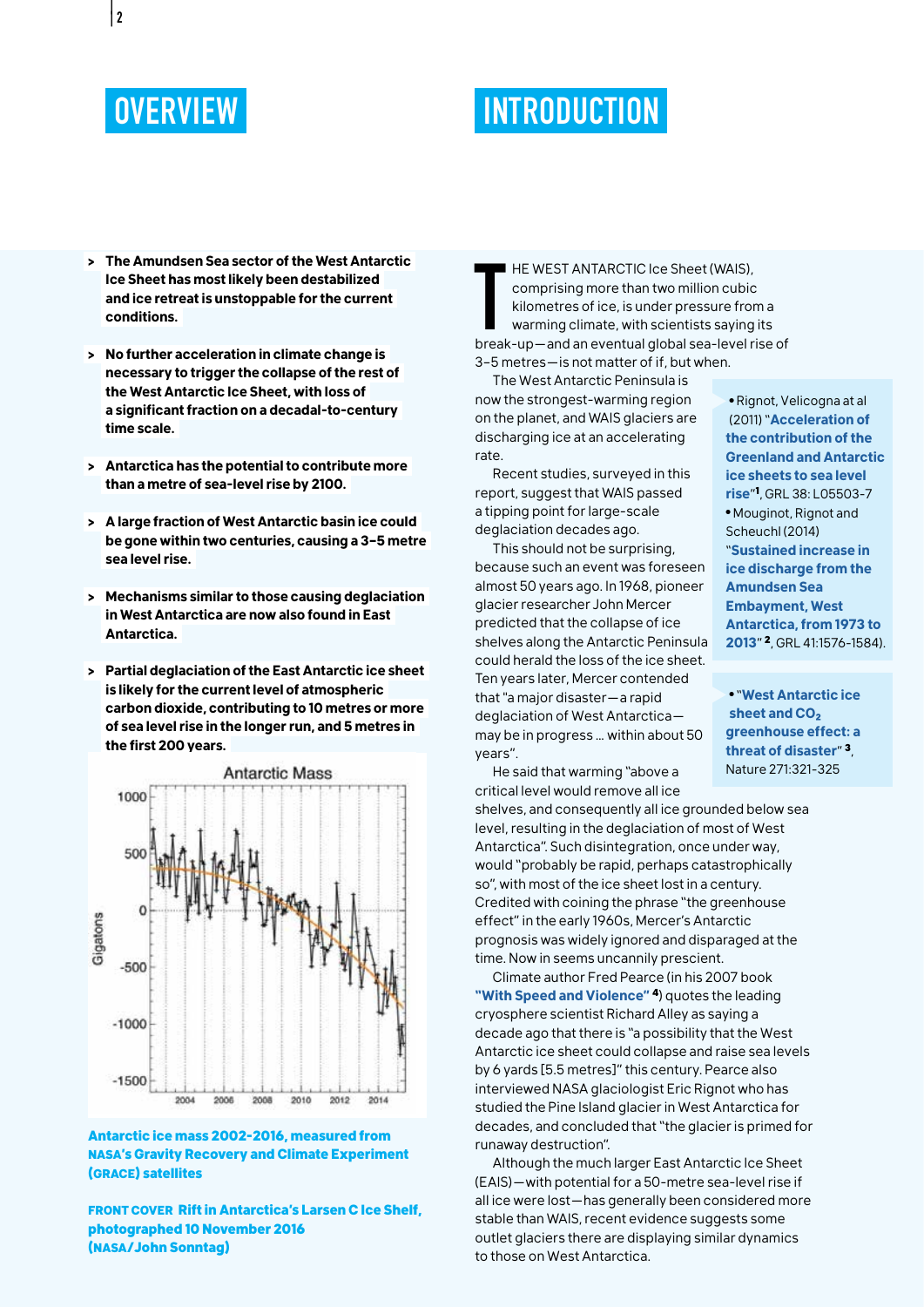#### **GEOGRAPHY**

NICE SHELF is a floating sheet, or platform,<br>of ice that is largely submerged and up to<br>two kilometres in height, that abuts a land-<br>based glacier, and extends into the ocean.<br>The "grounding line" marks the boundary betwee N ICE SHELF is a floating sheet, or platform, of ice that is largely submerged and up to two kilometres in height, that abuts a landbased glacier, and extends into the ocean. grounded ice (glacier) and the floating ice shelf. Generally, an ice shelf will lose volume by calving icebergs from the seaward-facing edge, but it can also be subject to rapid disintegration events, in which cracking can dislodge very large sections of ice. The **[formation of a huge crack](https://www.nasa.gov/image-feature/rift-in-antarcticas-larsen-c-ice-shelf)**5—100 kms long, half a kilometre wide and a hundred metes deep—in the Larsen C ice shelf is one recent example.

Warming Antarctic waters are melting and thinning the underside of ice shelves, making them more susceptible to disintegration. An ice shelf acts as a "plug" that buttresses and slows the rate at which a glacier drains into the ocean, so the loss or diminution of the ice shelf will accelerate the pace of glacier movement and hence the rate of ice mass loss.

Because much of WAIS sits on bedrock that is below sea level (buttressed on two sides by

mountains, and held in place on the other two sides by the Ronne and Ross ice shelves), melting of the submerged ice shelf allows warm ocean waters to proceed inland under the ice sheet. This creates hidden valleys of melting ice, puts pressure on the surface above, and contributes to large-scale rifting (cracking). This process also results in the grounding line being pushed further inland, in effect transforming the lower reaches of the glacier into an ice shelf.

Over the past 40 years, glaciers flowing into the Amundsen Sea sector of WAIS (including Pine Island, Thwaites, Smith and Kohler glaciers) have thinned at an accelerating rate, and observations and several numerical models suggest that unstable and irreversible retreat of the grounding line is under way.

Whilst it is traditionally considered that WAIS deglaciation would take a thousand years or more, some experts have suggested in could occur in a period as short as a couple of centuries because the rate of change in atmospheric greenhouse gases and in the global temperature are unprecedented.

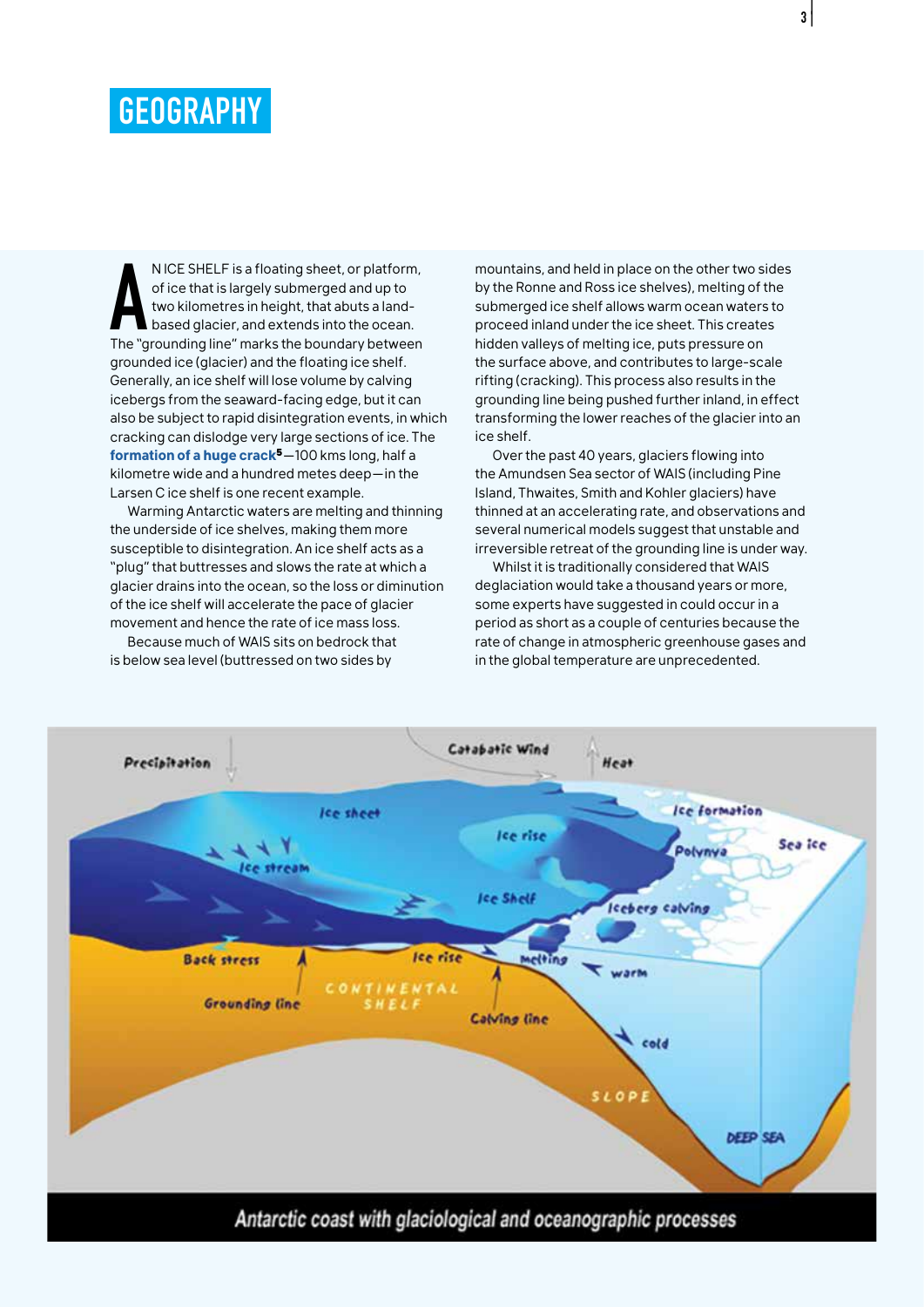# **RECENT RESEARCH WEST ANTARCTICA**

Rignot, Mouginot et al (2014) **["Widespread,](http://onlinelibrary.wiley.com/doi/10.1002/2014GL060140/abstract)  [rapid grounding line](http://onlinelibrary.wiley.com/doi/10.1002/2014GL060140/abstract)  [retreat of Pine Island,](http://onlinelibrary.wiley.com/doi/10.1002/2014GL060140/abstract)  [Thwaites, Smith, and](http://onlinelibrary.wiley.com/doi/10.1002/2014GL060140/abstract)  [Kohler glaciers, West](http://onlinelibrary.wiley.com/doi/10.1002/2014GL060140/abstract)  [Antarctica, from 1992](http://onlinelibrary.wiley.com/doi/10.1002/2014GL060140/abstract)  [to 2011"](http://onlinelibrary.wiley.com/doi/10.1002/2014GL060140/abstract)** 6, Geophys. Res. Lett. 41:3502–3509

The researchers found that the "tipping point" has already passed for one of these "long-term" events. In the "Guardian" on 18 May 2014, lead researcher Dr Eric Rignot **[explained](https://www.theguardian.com/commentisfree/2014/may/17/climate-change-antarctica-glaciers-melting-global-warming-nasa)**7:

"We announced that we had collected enough observations to conclude that *the retreat of ice in the Amundsen sea sector of West Antarctica was unstoppable*, with major consequences – it will mean that sea levels will rise one metre worldwide. What's more, its disappearance *will likely trigger the collapse of the rest of the West Antarctic ice sheet*, which comes with a sea level rise of between three and five metres. Such an event will displace millions of people worldwide" (emphasis added).

This study, authored by some the world's best cryosphere scientists, stunned the research community. Malte Meinshausen, an IPCC lead author who also developed the RCP scenarios, **[said](https://vimeo.com/97926131)**8 this research is "a game changer, this is just one surprise with global warming of only 0.8 degrees of warming", and a "tipping point that none of us thought would pass so quickly", showing we are "committed already to a change in coastlines that is unprecedented for us humans".

One of the authors of this paper was asked what conditions would be necessary to stop the loss of most of WAIS. The answer was that restoring the temperature of the 1970s might do it.

On the fate of West Antartica, Rignot **[says](https://www.theguardian.com/commentisfree/2014/may/17/climate-change-antarctica-glaciers-melting-global-warming-nasa)**9 "at the current rate, a large fraction of the (WAIS) basin will be gone in 200 years". Modelling studies indicate the retreat rate will increase in the future, so the process could be completed within a shorter period of time.

Another paper uses models which the "indicate that earlystage collapse has begun" of the Thwaites Glacier, and that *no further acceleration* of climate change and only modest extrapolations of the current increasing mass loss rate *are necessary for the system eventually to collapse*. "The next stable state for the West Antarctic

● Joughin, Smith and Medley (2014) **["Marine Ice](http://science.sciencemag.org/content/344/6185/735)  [Sheet Collapse](http://science.sciencemag.org/content/344/6185/735)  [Potentially Underway for](http://science.sciencemag.org/content/344/6185/735)  [the Thwaites Glacier](http://science.sciencemag.org/content/344/6185/735)  [Basin, West](http://science.sciencemag.org/content/344/6185/735)  [Antarctica"](http://science.sciencemag.org/content/344/6185/735)**10, Science, 344:735–738

Ice Sheet might be no ice sheet at all," says the paper's lead author, glaciologist Ian Joughin.

Ted Scambos of the National Snow and Ice Data Centre and John Abraham of the University of StPaul explain: "For decades, it has been suspected that this region is particularly susceptible to rapid ice loss, through a 'runaway retreat'. The cause of the retreat is known to be increased frequency of warm ocean water intrusions onto the continental shelf, which appears to be a consequence of increased westerly circumpolar winds over the Southern Ocean. Models

suggest that increased winds are a result of increased greenhouse gas forcing in the Earth system, and ozone loss effects on stratospheric/ tropospheric circulation".

● **["Briefing: Antarctic ice](https://www.researchgate.net/publication/273187021_Briefing_Antarctic_ice_sheet_mass_loss_and_future_sea-level_rise)  [sheet mass loss and](https://www.researchgate.net/publication/273187021_Briefing_Antarctic_ice_sheet_mass_loss_and_future_sea-level_rise)  [future sea-level rise"](https://www.researchgate.net/publication/273187021_Briefing_Antarctic_ice_sheet_mass_loss_and_future_sea-level_rise)**11, Proceedings of the Institution of Civil Engineers, 2014

#### **A note on timelines for collapse of WAIS**

The papers surveyed here in general agree that the Amundsen Sea sector of the West Antarctic Ice Sheet has most likely been (or will soon be) destabilized and no further acceleration in climate change is necessary to trigger a collapse of a significant fraction of the rest of the West Antarctic Ice Sheet. However the timeline for significant collapse is contested. Rignot says that "at the current rate, a large fraction of the (West Antarctic) basin will be gone in 200 years" and the Pollard, DeConto and Alley model "accelerates the expected collapse of the West Antarctic Ice Sheet to decadal

time scales, and also causes retreat into major East Antarctic subglacial basins", producing five metres in the first 200 years. And DeConto and Pollard say that "Antarctica has the potential to contribute more than a metre of sea-level rise by 2100", which would include a collapse of a significant fraction of WAIS this century. On the other hand, the Feldman and Levermann model says that the complete disintegration of WAIS is on "a millennial time scale". And the Joughin, Smith and Medley model says losses will be moderate over this century "with the onset of rapid (>1 mm per year of sea-level rise) collapse in the different simulations within the range of 200 to 900 years."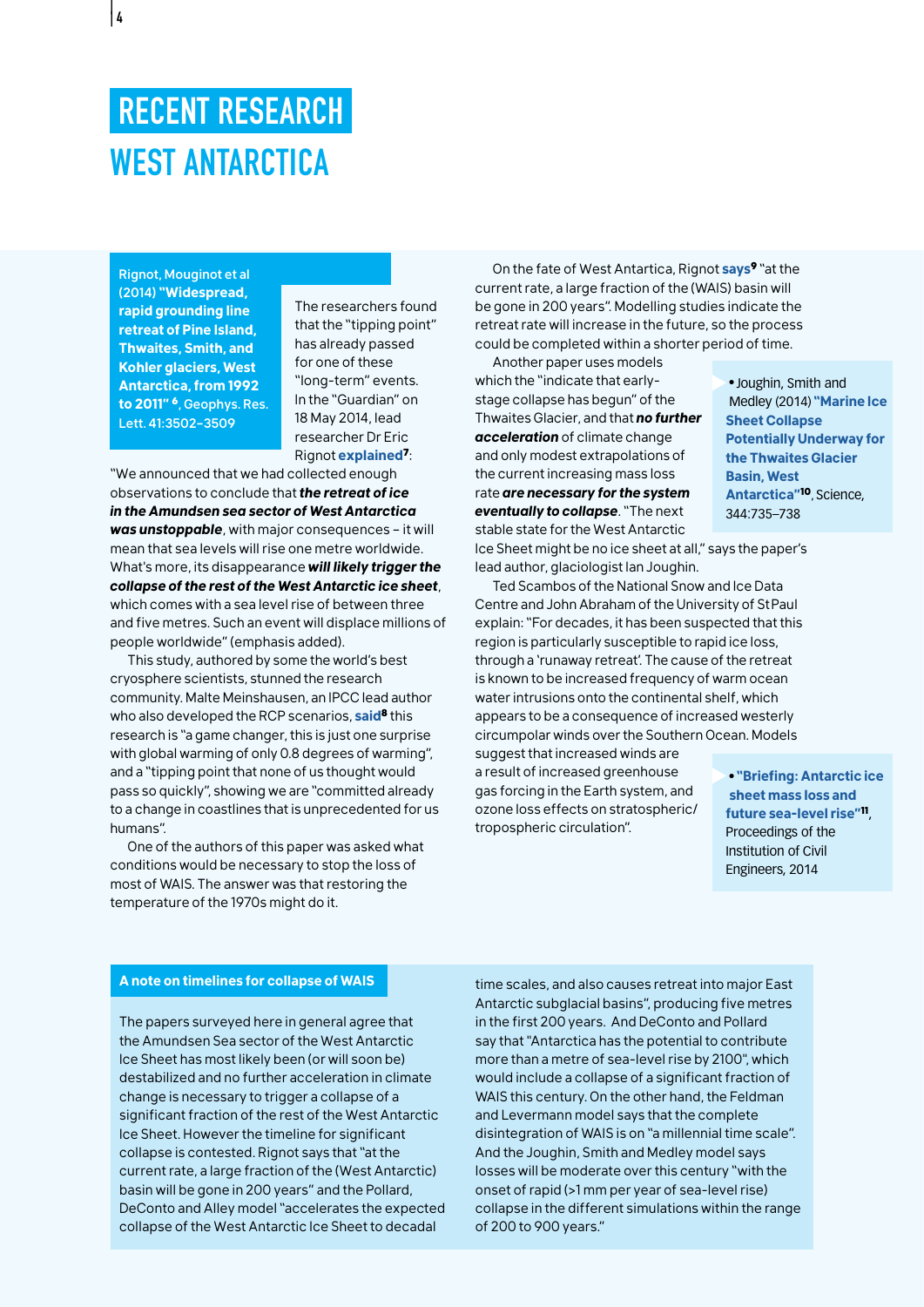Feldman and Levermann (2015) **["Collapse of](http://www.pnas.org/content/112/46/14191.abstract)  [the West Antarctic](http://www.pnas.org/content/112/46/14191.abstract)  [Ice Sheet after local](http://www.pnas.org/content/112/46/14191.abstract)  [destabilization of the](http://www.pnas.org/content/112/46/14191.abstract)  [Amundsen Basin"](http://www.pnas.org/content/112/46/14191.abstract)**12, PNAS 112;14191-14196

This modelling study of the Amundsen Basin finds that "a local destabilization causes a complete disintegration of the marine ice in West Antarctica… the region

disequilibrates after 60 years of currently observed melt rates".. [Melt rates are observed to be continuing to accelerate, so the actual time line may be a good deal shorter.] However "whether this localized destabilization will yield a full discharge of marine ice from West Antarctica, associated with a global sea-level rise of more than 3 metre, or whether the ice loss is limited by ice dynamics and topographic features, is unclear." The significance of the study is given as: "The Antarctic Ice Sheet is losing mass at an accelerating rate, and playing a more important role in terms of global sealevel rise. The Amundsen Sea sector of West Antarctica *has most likely been destabilized*. Although previous numerical modeling studies examined the short-term future evolution of this region, here we take the next step and simulate the long-term evolution of the whole West Antarctic Ice Sheet. Our results show that if the Amundsen Sea sector is destabilized, then *the entire marine ice sheet will discharge into the ocean*, causing a global sea-level rise of about 3 metres. We thus might be witnessing the beginning of a period of self-sustained ice discharge from West Antarctica that requires longterm global adaptation of coastal protection" (emphasis added). The model in this study says that it will take about 2000 years to see the first metre of global sea-level rise from the WAIS collapse.

Hansen, Sato et al (2015) **["Ice melt, sea level](http://www.atmos-chem-phys.net/16/3761/2016/)  [rise and superstorms:](http://www.atmos-chem-phys.net/16/3761/2016/)  [evidence from](http://www.atmos-chem-phys.net/16/3761/2016/)  [paleoclimate data,](http://www.atmos-chem-phys.net/16/3761/2016/)  [climate modeling, and](http://www.atmos-chem-phys.net/16/3761/2016/)  [modern observations](http://www.atmos-chem-phys.net/16/3761/2016/)  [that 2°C global warming](http://www.atmos-chem-phys.net/16/3761/2016/)  [could be dangerous"](http://www.atmos-chem-phys.net/16/3761/2016/)**13, Atmos. Chem. Phys. 16:3761-3812

This research surveys evidence from the previous warm Eemian interglacial period around 120,000 years ago. At that time there were rapid fluctuations in sea level, and the study identifies a mechanism in the Earth's climate

system not previously understood, which points to a much more rapid rise in sea levels than currently anticipated. Increasing ocean stratification occurs when cooler surface layers from melting ice sheets trap warmer waters underneath, accelerating their impact on the melting of ice shelves and outlet glaciers. This in turn increases ice sheet mass loss, and generates more cool surface melt water in a positive feedback.

The consequences include the slowing or shutting down of key ocean currents including the Atlantic Meridional Overturning Circulation (AMOC), which Hansen **[says](https://www.theguardian.com/environment/planet-oz/2016/mar/24/has-veteran-climate-scientist-james-hansen-foretold-the-loss-of-all-coastal-cities-with-latest-study)**14 would increase temperature differentials between tropical and sub-polar waters, and drive "super storms" such that "All hell will break loose in the North Atlantic and neighbouring lands". The projected cooling pattern of waters around Antarctica and the north Atlantic waters from the injection of fresh ice-melt water is already visible in the observed data (see diagram below), and is already contributing to a circulation decline of AMOC.



Above (left) the Hansen et al projection for 2065 of temperature with accelerated ice melt in both hemispheres; and (right) actual conditions in 2016 at the height of the 2015-2016 El Nino.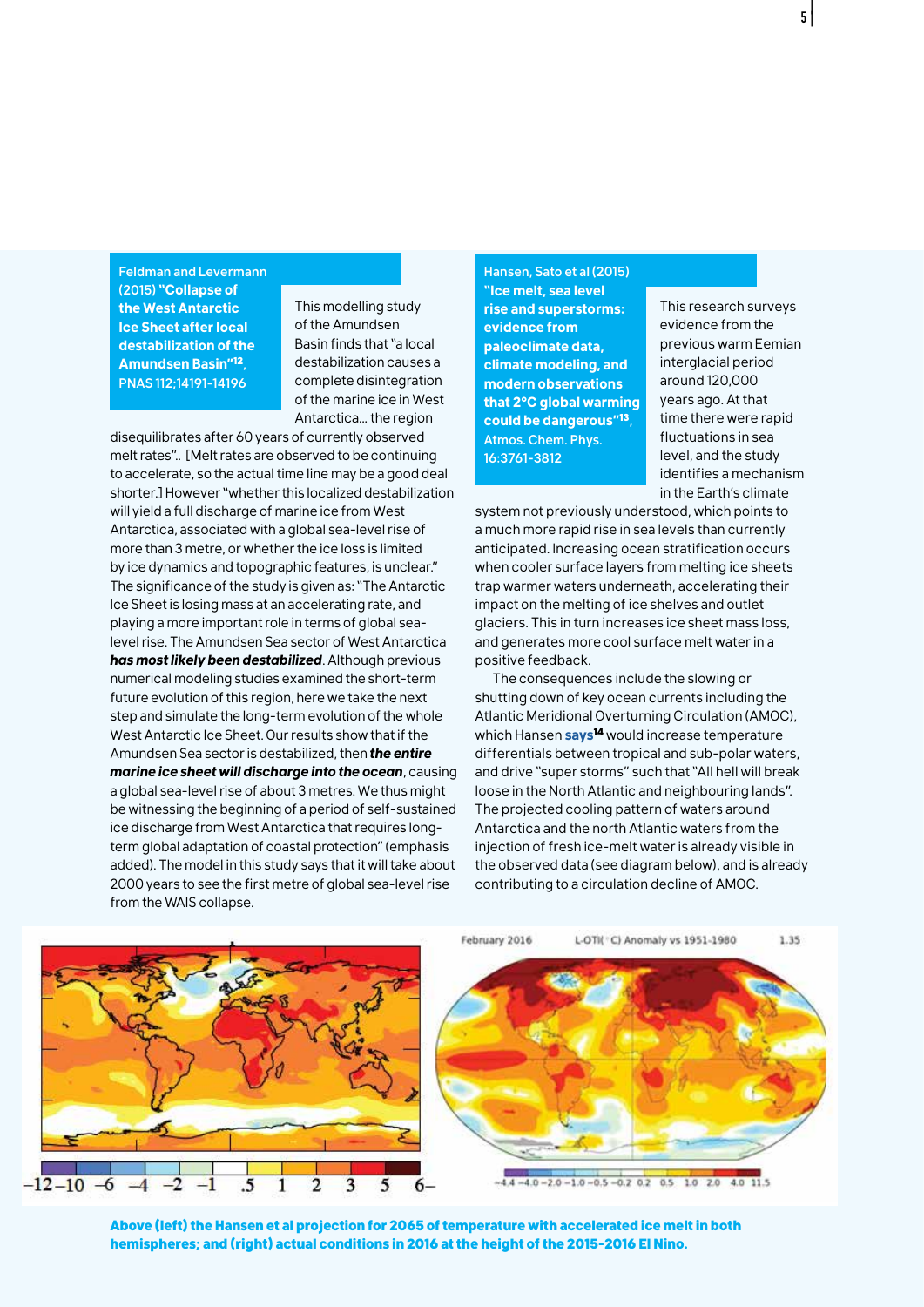Smith, Anderson et al (2016) **["Sub-ice-shelf](http://www.nature.com/nature/journal/v541/n7635/full/nature20136.html)  [sediments record](http://www.nature.com/nature/journal/v541/n7635/full/nature20136.html)  [history of twentieth](http://www.nature.com/nature/journal/v541/n7635/full/nature20136.html)[century retreat of Pine](http://www.nature.com/nature/journal/v541/n7635/full/nature20136.html)  [Island Glacier"](http://www.nature.com/nature/journal/v541/n7635/full/nature20136.html)**15, Nature, 23 November 2016, doi:10.1038/nature20136

This study finds that the present thinning and retreat of Pine Island Glacier in West Antarctica is part of *a climatically forced trend that was triggered in the 1940s* 

when an ocean cavity formed beneath the ice shelf, and followed a period of strong warming of West Antarctica, associated with El Niño activity. The final ungrounding of the ice shelf from the seafloor ridge occurred in 1970 (see diagram below).

It is interesting to compare this result with the view of researchers in the Rignot, Mouginot et al 2014 paper cited above that restoration of climate conditions of 1970s would be necessary to prevent widespread ice mass loss from WAIS.



Khazendar, Rignot et al (2016) **"[Rapid submarine](http://www.nature.com/articles/ncomms13243)  [ice melting in the](http://www.nature.com/articles/ncomms13243)  [grounding zones of](http://www.nature.com/articles/ncomms13243)  [ice shelves in West](http://www.nature.com/articles/ncomms13243)  [Antarctica](http://www.nature.com/articles/ncomms13243)"**15a, Nature Communications 7 no. 13243

Researchers report the first direct observations (as opposed to satellite data) of ice melt from the floating undersides *of glaciers in West Antarctica's Amundsen Sea sector*.

They show that the amount of warm ocean water penetrating the undersides of the Smith, Pope, and Kohler glaciers at their grounding lines — the point at which a glacier's ice is anchored to the sea floor — and melting them from below has increased significantly between 2002 and 2014. These glaciers flow into the Dotson and Crosson ice shelves. Previous studies using other techniques estimated the average melting rates at the bottom of these ice shelves to be about 12 meters per year. However this research found *stunning rates of ice loss from the glaciers' undersides* with Smith, the fastest-melting glacier, losing between 300 and 490 meters in thickness from 2002 to 2009 near its grounding line, or up to 70 meters per year. Lead author Ala Khazendar said Smith's fast retreat and thinning are likely related to the shape of the underlying bedrock over which it was retreating between 1996 and 2014, which sloped downward toward the continental interior, and oceanic conditions in the cavity beneath the glacier. As the grounding line retreated, warm and dense ocean water could reach the newly uncovered deeper parts of the cavity beneath the ice shelf, causing more melting.



Ungrounding of the Pine Island Glacier (Smith, Anderson et al)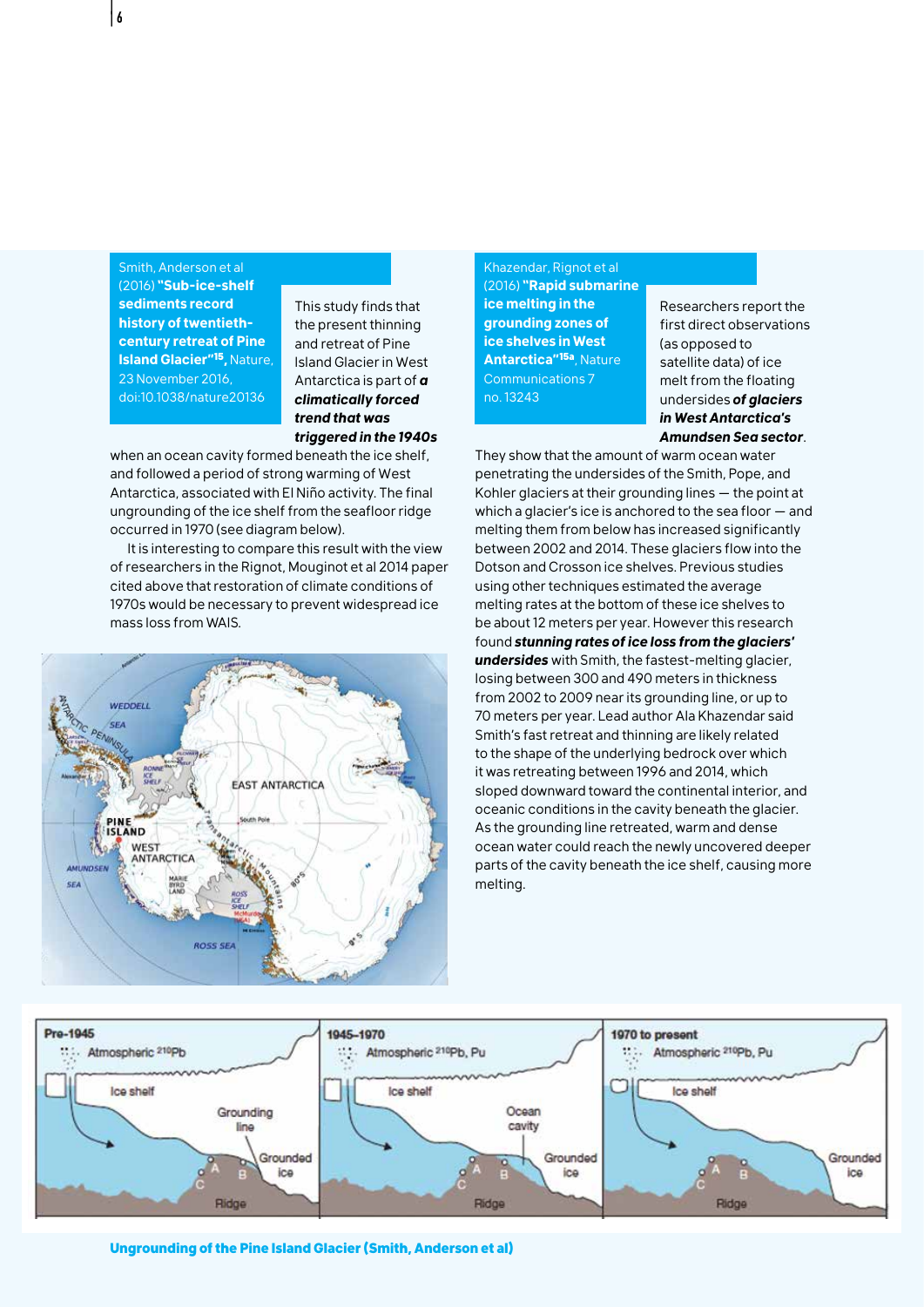# **RECENT RESEARCH EAST ANTARCTICA**

DeConto and Pollard (2016) **["Contribution of](http://www.nature.com/nature/journal/v531/n7596/full/nature17145.html)  [Antarctica to past and](http://www.nature.com/nature/journal/v531/n7596/full/nature17145.html)  [future sea-level rise"](http://www.nature.com/nature/journal/v531/n7596/full/nature17145.html)**16, Nature 531:591–597

In this research, climate models that better link atmospheric warming with the fracturing of buttressing ice shelves

and structural collapse of their ice cliffs are used, calibrated against past warm-period climate events and sea-level estimates, and then applied to future greenhouse gas emission scenarios.

During the last interglacial (warm) period 130,000 to 115,000 years ago, the global mean sea level was 6–9.3 metres higher than it is today, at a time when atmospheric carbon dioxide concentrations were below 280 parts per million (the pre-industrial level, and 30% less than today), and global mean temperatures were only about 0–2°C warmer.

Under a high-emissions scenario, their model shows that rapidly warming summer air temperatures trigger extensive surface meltwater production and hydrofracturing of ice shelves by the middle of this century, with Larsen C the first ice shelf to be lost, and major thinning and retreat of Amundsen Sea outlet glaciers at the same time. (Note: The fracturing of the Larsen C ice shelf is a current reality!)

They conclude that: "Antarctica has the *potential to contribute more than a metre of sea-level rise by 2100* and more than 15 metres by 2500", doubling previous forecasts for total sea level rise this century to two metres or more.

This estimate of Antarctica alone contributing "more than a metre of sea-level rise by 2100" is consistent with the work of Hansen, Sato et al (above).

Pollard, DeConto and Alley (2015) **["Potential](http://www.sciencedirect.com/science/article/pii/S0012821X14007961)  [Antarctic Ice Sheet](http://www.sciencedirect.com/science/article/pii/S0012821X14007961)  [retreat driven by](http://www.sciencedirect.com/science/article/pii/S0012821X14007961)  [hydrofracturing and](http://www.sciencedirect.com/science/article/pii/S0012821X14007961)  [ice cliff failure"](http://www.sciencedirect.com/science/article/pii/S0012821X14007961)**17, Earth Planet. Sci. Lett. 412:112– 121.

During the warmest part of the Pliocene (5.3 to 2.6 million years ago) atmospheric carbon dioxide concentrations were comparable to today's (~400 parts per million), temperatures were 1–2°C warmer than

now, and some sea-level reconstructions are 10–30 metres higher. Because WAIS and Greenland can supply less than 10 metres of sea level rise between them, this means there was substantial ice mass loss from East Antartica. In this study, the authors model Pliocene conditions in the Antarctic by taking the current (and Pliocene) level of 400 parts per million carbon dioxide, and impose a 2°C ocean warming to represent maximum mid-Pliocene ocean warmth. Their model also incorporates mechanisms based on recent observations and analysis: "floating ice shelves may be drastically reduced or removed completely by increased oceanic melting, and by hydrofracturing due to surface melt draining into crevasses. Ice at deep grounding lines may be weakened by hydrofracturing and reduced buttressing, and may fail structurally if stresses exceed the ice yield strength, producing rapid retreat." The updated model "*accelerates the expected collapse of the West Antarctic Ice Sheet to decadal time scales* (rather than century-to-millennial time scales), and also causes retreat into major East Antarctic subglacial basins, producing ~17 metres global sea-level rise within a few thousand years" and *five metres in the*  first 200 years (emphasis added).

[In the followup 2016 paper cited above, an updated model produces an 11.3-metre contribution to global mean sea level rise, reflecting a reduction in its sensitivity of about 6 metres relative to the formulation in this paper of ~17 metres, but within the range of plausible sea-level estimates.]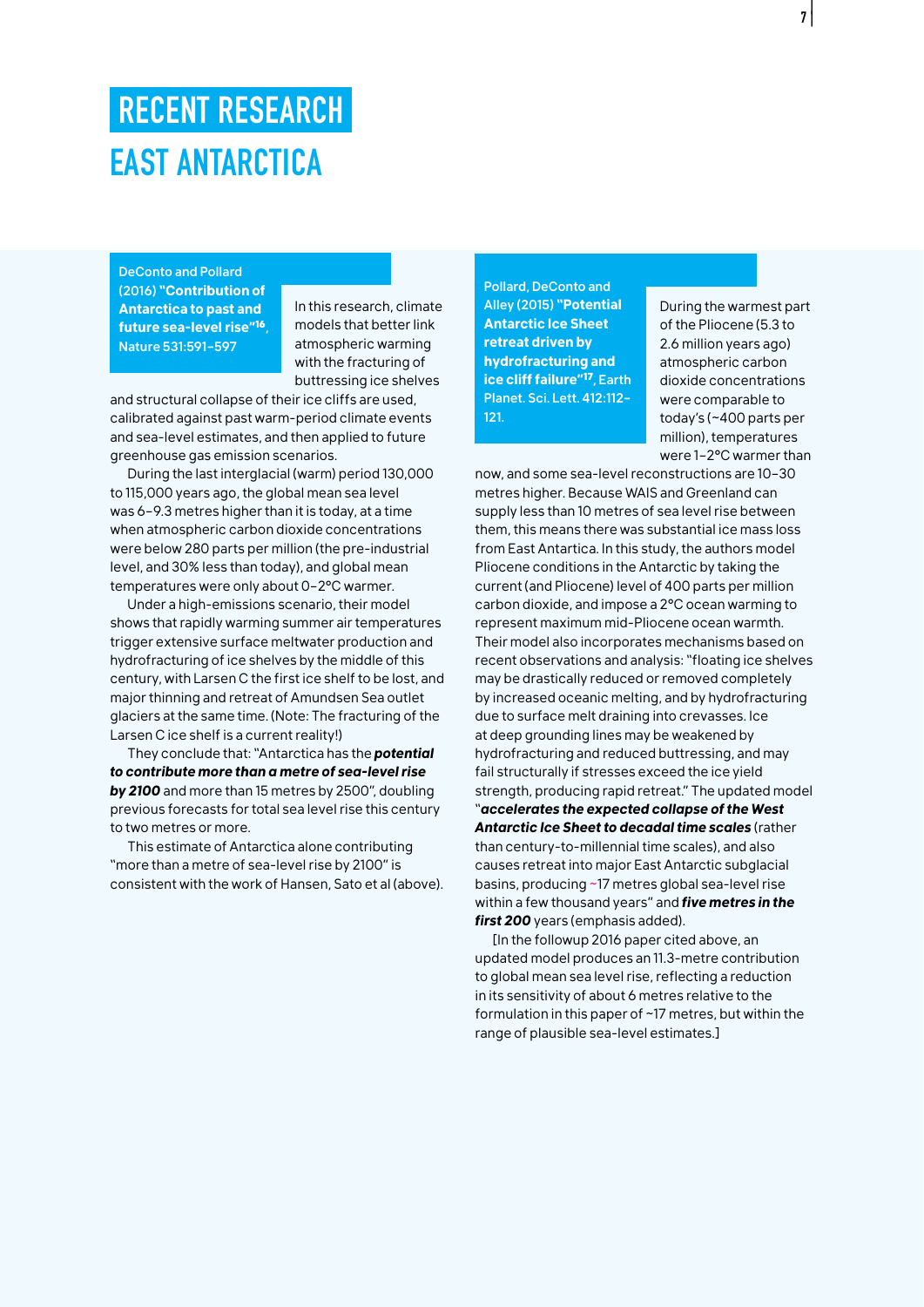Phipps, Fogwill and Turney (2016) **["Impacts](https://www.researchgate.net/publication/308765775_Impacts_of_marine_instability_across_the_East_Antarctic_Ice_Sheet_on_Southern_Ocean_dynamics)  [of marine instability](https://www.researchgate.net/publication/308765775_Impacts_of_marine_instability_across_the_East_Antarctic_Ice_Sheet_on_Southern_Ocean_dynamics)  [across the East](https://www.researchgate.net/publication/308765775_Impacts_of_marine_instability_across_the_East_Antarctic_Ice_Sheet_on_Southern_Ocean_dynamics)  [Antarctic Ice Sheet](https://www.researchgate.net/publication/308765775_Impacts_of_marine_instability_across_the_East_Antarctic_Ice_Sheet_on_Southern_Ocean_dynamics)  [on Southern Ocean](https://www.researchgate.net/publication/308765775_Impacts_of_marine_instability_across_the_East_Antarctic_Ice_Sheet_on_Southern_Ocean_dynamics)  [dynamics"](https://www.researchgate.net/publication/308765775_Impacts_of_marine_instability_across_the_East_Antarctic_Ice_Sheet_on_Southern_Ocean_dynamics)**18, The Cryosphere, 10:2317– 2328

This research concludes that local melting from the Wilkes Basin in East Antarctica "could potentially destabilise the wider Antarctic Ice Sheet" as meltwater rapidly stratifies surface waters so,

whilst the surface ocean cools, the Southern Ocean warms by more than 1°C at depth. "The temperature changes propagate westwards around the coast of the Antarctic continent with increasing depth, representing a positive feedback mechanism that has the potential to amplify melting around the continent… Thus, destabilisation of large sectors of the EAIS could arise from warming and melting in just one area." As well: "Our results suggest that melting of one sector of the EAIS could result in accelerated warming across other sectors, including the Weddell Sea sector of the West Antarctic Ice Sheet" (emphasis added).

This paper is also consistent with Hansen, Sato et al in finding a process of water column stratification and warmer sub-surface waters as a positive feedback mechanism that has the potential to amplify melting.

Mendel and Levermann (2014) **["Ice plug prevents](http://www.nature.com/nclimate/journal/v4/n6/full/nclimate2226.html)  [irreversible discharge](http://www.nature.com/nclimate/journal/v4/n6/full/nclimate2226.html)  [from East Antarctica"](http://www.nature.com/nclimate/journal/v4/n6/full/nclimate2226.html)**19, Nature Climate Change 4:451–455

Substantial sectors of the EAIS, including Wilkes Basin, are underlain by extensive marine-based subglacial basins. This study shows

that the removal of an ice plug (shelf) at the margin of the Wilkes Basin, that would cause less than 80mm of global sea-level rise, would destabilize the regional ice flow and leads to a self-sustained discharge of the entire basin and a global sea-level rise of 3–4 metres. As with the DeConto and Pollard papers above, this study also discusses the analogous situation of the the mid-to late Pliocene when "massive ice discharge occurred from the unstable margins of Adélie and Wilkes Land due to ice-stream surges that were linked to rapid grounding-line retreat during a warming climate".

Lenaerts, Lhermitte et al (2016) **["Meltwater](http://www.nature.com/nclimate/journal/v7/n1/full/nclimate3180.html)  [produced by wind–](http://www.nature.com/nclimate/journal/v7/n1/full/nclimate3180.html) [albedo interaction](http://www.nature.com/nclimate/journal/v7/n1/full/nclimate3180.html)  [stored in an East](http://www.nature.com/nclimate/journal/v7/n1/full/nclimate3180.html)  [Antarctic ice shelf"](http://www.nature.com/nclimate/journal/v7/n1/full/nclimate3180.html)**20, Nature Climate Change 7:58-62

This study identifies a mechanism that triggers melting deep in the Roi Baudouin ice shelf in East Antarctica. Strong winds helped heat the air and cause white ice to melt out, exposing

a layer of dark ice beneath, which in turns absorbs more sunlight, further expediting the melt. In these hotspots, surface glacial lakes form and meltwater pours into moulins, that funnel surface meltwater into the heart of the ice. As well, researchers found subterranean "englacial" lakes in the ice sheet. In total, 55 lakes on or in the ice shelf were identified. This means the ice shelf has many large pockets of weakness throughout its structure, suggesting a greater potential vulnerability to collapse through hydrofracturing, especially if lake formation continues or increases.

Fogwill, Turney et al (2017) **["Antarctic ice](http://www.nature.com/articles/srep39979)  [sheet discharge driven](http://www.nature.com/articles/srep39979)  [by atmosphere-ocean](http://www.nature.com/articles/srep39979)  [feedbacks at the Last](http://www.nature.com/articles/srep39979)  [Glacial Termination"](http://www.nature.com/articles/srep39979)**21, Scientific Reports 7, article 39979

Antarctic ice mass loss during the end of the last ice age 14,600–12,700 yrs ago contributed several metres to sea levels which from various sources rose by tens of

metres. At that time, changes in atmospheric-oceanic circulation led to a stratification in the ocean with a cold layer at the surface and a warm layer below. Under such conditions, ice sheets melt more strongly than when the surrounding ocean is thoroughly mixed. This is exactly what is presently happening around the Antarctic now. Research team member Michael E. Weber says, "The changes that are currently taking place in a disturbing manner resemble those 14,700 years ago."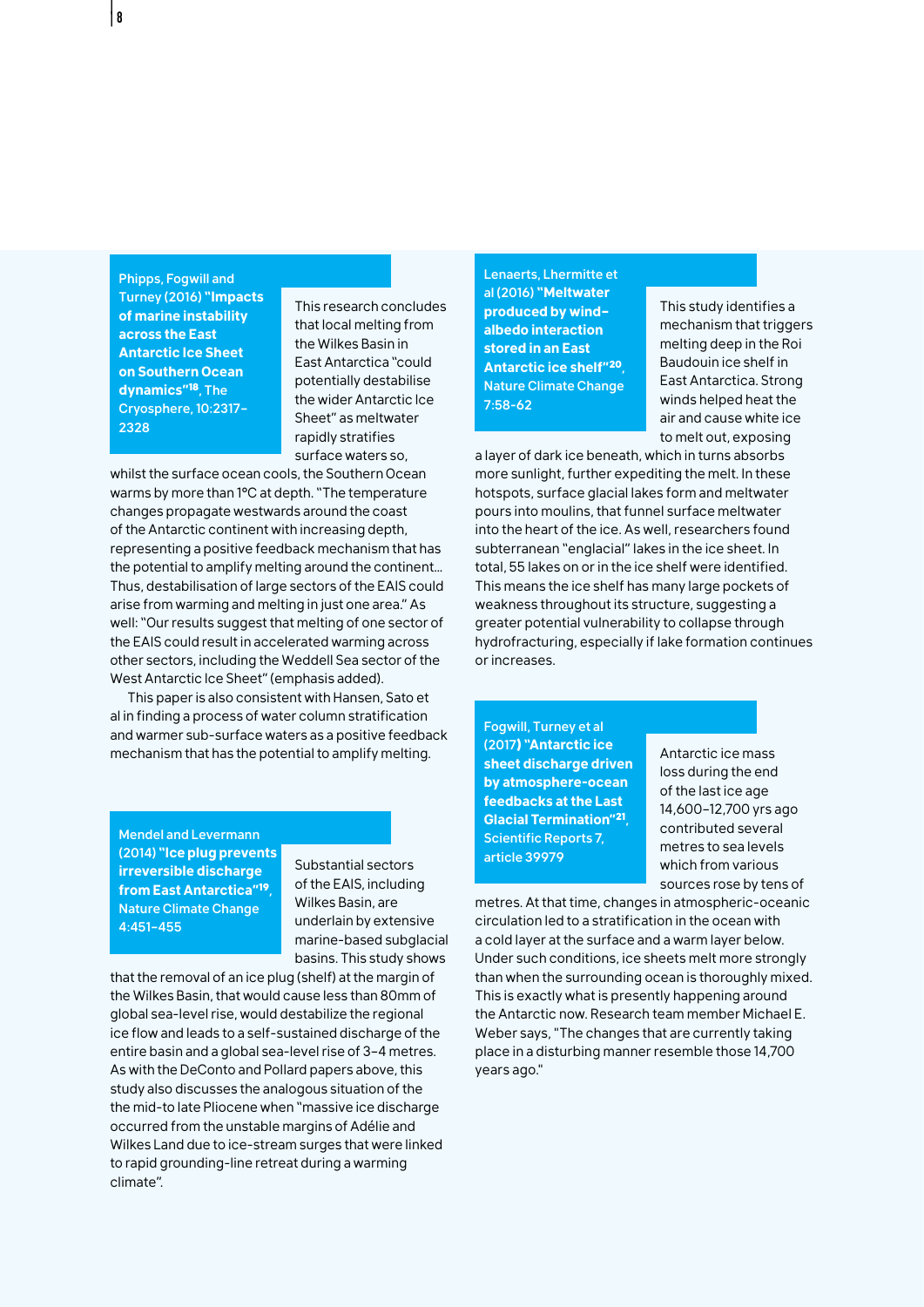A NUMBER of recent studies have focussed

on the Totten Glacier in East Antartica. Several lines of evidence suggest possible collapse of Totten Glacier into interior basins during past warm periods, most notably the Pliocene epoch, and the glacier is again becoming vulnerable.

> **Totten has the largest thinning rate in East** 

• Greenbaum, Blankenship et al (2015) **["Ocean](http://www.nature.com/ngeo/journal/v8/n4/full/ngeo2388.html)  [access to a cavity](http://www.nature.com/ngeo/journal/v8/n4/full/ngeo2388.html)  [beneath Totten Glacier in](http://www.nature.com/ngeo/journal/v8/n4/full/ngeo2388.html)  [East Antarctica"](http://www.nature.com/ngeo/journal/v8/n4/full/ngeo2388.html)**22, Nature GeoScience

**Antarctica, driven by enhanced melting of the ice shelf bottom, due to ocean processes. An ice-shelf cavity below depths of 400 to 500 metres could allow intrusions of warm water and an inland trough that connects the main ice-shelf cavity to the ocean.** 

**If thinning trends continue, a larger water body over the trough could potentially allow more warm water into the cavity, which may, eventually, lead to destabilization of the low-lying region between Totten Glacier and the similarly deep glacier flowing into the Reynolds Trough.**

> **Totten could become unstable if global warming** 

● Aitken, Roberts et al (2016) **["Repeated](http://www.nature.com/nature/journal/v533/n7603/full/nature17447.html) large[scale retreat and](http://www.nature.com/nature/journal/v533/n7603/full/nature17447.html)  [advance of Totten Glacier](http://www.nature.com/nature/journal/v533/n7603/full/nature17447.html)  [indicated by inland](http://www.nature.com/nature/journal/v533/n7603/full/nature17447.html)  [bed erosion"](http://www.nature.com/nature/journal/v533/n7603/full/nature17447.html)**23, Nature 533:385–389]

**continues at the present pace. As warm seas wash the ice shelf, the land-based mass of ice could begin to retreat, cross a critical threshold in the present century and then withdraw 300 kilometres inland.**

> **Totten is melting from below as warm ocean water** 

● Rintoul, Silvan et al (2016) **["Ocean heat](http://advances.sciencemag.org/content/2/12/e1601610.full)  [drives rapid basal](http://advances.sciencemag.org/content/2/12/e1601610.full)  [melt of the Totten Ice](http://advances.sciencemag.org/content/2/12/e1601610.full)  [Shelf"](http://advances.sciencemag.org/content/2/12/e1601610.full)**24**,** Science Advances 2:e1601610

**flows inward powerfully towards Totten glacier, causing the ice shelf to lose between 63 and 80 billion tons of its mass to the ocean per year. Warm water enters a cavity beneath the glacier through a newly discovered deep water channel.**



Antarctic sea ice, 2009 (NASA)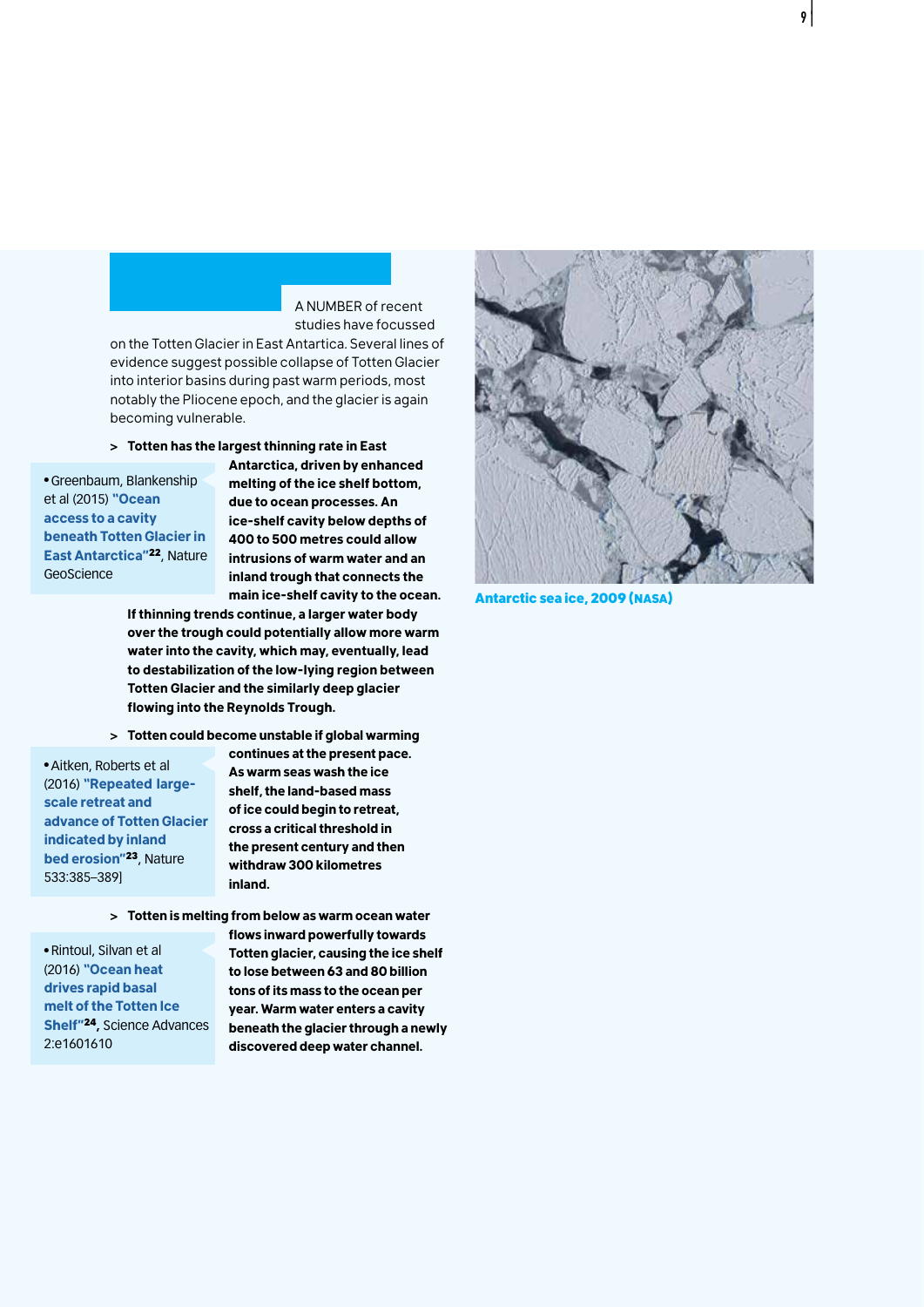### **CONCLUSION**

 $\prod_{\text{th}}$ N LATE 2015, a chilling report by scientists for the International Cryosphere Climate Initiative on **["Thresholds and closing windows: Risks of](http://iccinet.org/thresholds)  [irreversible cryosphere climate change"](http://iccinet.org/thresholds)**25 warned that the Paris commitments will not prevent the Earth "crossing into the zone of irreversible thresholds" in polar and mountain glacier regions, and that crossing these boundaries may "result in processes that *cannot be halted unless temperatures return to levels below pre-industrial*" (emphasis added). The report says it is not well understood outside the scientific community that cryosphere dynamics are slow to manifest but once triggered "inevitably forces the Earth's climate system into a new state, one that most scientists believe *has not existed for 35–50 million years*" (emphasis added).

Ian Howat, associate professor of earth sciences at Ohio State University, **[says](https://www.siliconrepublic.com/innovation/antarctic-ice-sheet-global-warming)**26: "It's generally accepted that it's no longer a question of *whether* the West Antarctic Ice Sheet will melt, it's a question of *when*. This kind of rifting (cracking) behaviour provides another mechanism for rapid retreat of these glaciers, adding to the probability that we may see significant collapse of West Antarctica in our lifetimes."

The scientists I have communicated with take the view that Rignot, Mouginot et al. is a credible paper and, together with the evidence published since, it would be prudent to accept that WAIS has very likely passed its tipping point for mass deglaciation, with big consequences for global sea level rise (SLR). DeConto and Pollard project more than a metre of SLR from Antarctica this century. This tallies with the Hanse, Sato et al scenario, which is also consistent with the findings of Phipps, Fogwill and Turney.

The reality of multi-metre SLRs is not if, but how soon. "The natural state of the Earth with present CO<sub>2</sub> levels is one with sea levels about 70 feet (21 metres) higher than now" **[says](http://news.rutgers.edu/news-releases/2012/03/global-sea-level-lik-20120316)**27 Prof. Kenneth G. Miller. Other research scientists **[agree](https://www.sciencedaily.com/releases/2009/06/090622103833.htm)**28 it is likely to be more than 20 metres over the longer term.

So how much could we expect sea levels to rise this century?

> **"Current estimates of sea-level rise range from 0.50 metre to over 2 metres by 2100",** 

● Vermeer and Rahmstorf (2009), **"Global sea level linked to global temperature"**, PNAS 106:21527-32

**reported the November 2009 issue of** *Science Update 2009* **published by CSIRO and the Australian Bureau of Meteorology. "Sea-level rise ranging from 75 to 190 cm for the period 1990-2100", concluded** 

> **In 2012, the US National Oceanic and Atmospheric Administration (NOAA) reported "Scientists have very high confidence (greater than 90% chance) that global mean sea level will rise at least 8 inches (0.2 meter) and no more than 6.6 feet (2.0 meters)** 

**by 2100." NOAA provides four sea level rise scenarios to 2100, of which the highest of 2 metres by 2100 "reflects ocean warming and the maximum plausible contribution of ice sheet loss and glacial melting. This highest scenario should be considered in situations where there is little tolerance for risk" says Parris, Bromirski et al.**

● Parris, Bromirski et al (2012) **"Global Sea Level Rise Scenarios for the United States National Climate Assessment",**  NOAA Tech Memo OAR CPO-1, National Oceanic and Atmospheric Administration, Silver Spring, MD.

> **BREAKING NEWS An updated [NOAA sea-level](https://tidesandcurrents.noaa.gov/publications/techrpt83_Global_and_Regional_SLR_Scenarios_for_the_US_final.pdf)  [rise report](https://tidesandcurrents.noaa.gov/publications/techrpt83_Global_and_Regional_SLR_Scenarios_for_the_US_final.pdf)**29 **just released recommends a revised worst-case sea-level rise rise scenario of 2.5 metres by 2100, 5.5 metres by 2150 and 9.7 metres by 2200. It says sea level science has "advanced significantly over the last few years, especially (for) land-based ice sheets in Greenland and Antarctica under global warming", and hence the "correspondingly larger range of possible 21st century rise in sea level than previously thought". It points to "continued and growing evidence that both Antarctica and Greenland are losing mass at an accelerated rate", which "strengthens an argument for considering worst-case scenarios in coastal risk management".**

The general view amongst scientists I have communicated with is to expect a sea-level rise this century of at least 1 metre, and perhaps in excess of 2 metres in light of the work surveyed above. Scientists have found the business of putting a true upper limit on how much ice could melt—and how quickly—is a difficult one.

Among a myriad of devastating global impacts, a 1-metre sea-level rise would inundate up to 20% of the land area of Bangladesh and displace 30 million people, wipe out 40-50% of the Mekong Delta, flood one-fourth of the Nile Delta, and depopulate some coral atoll small states.

The only practical conclusion to be drawn is that climate warming has already gone to far, and the objective must be to achieve a level of greenhouse gases, and of global temperature, well below that currently prevailing.

**Vermeer and Rahmstorf.**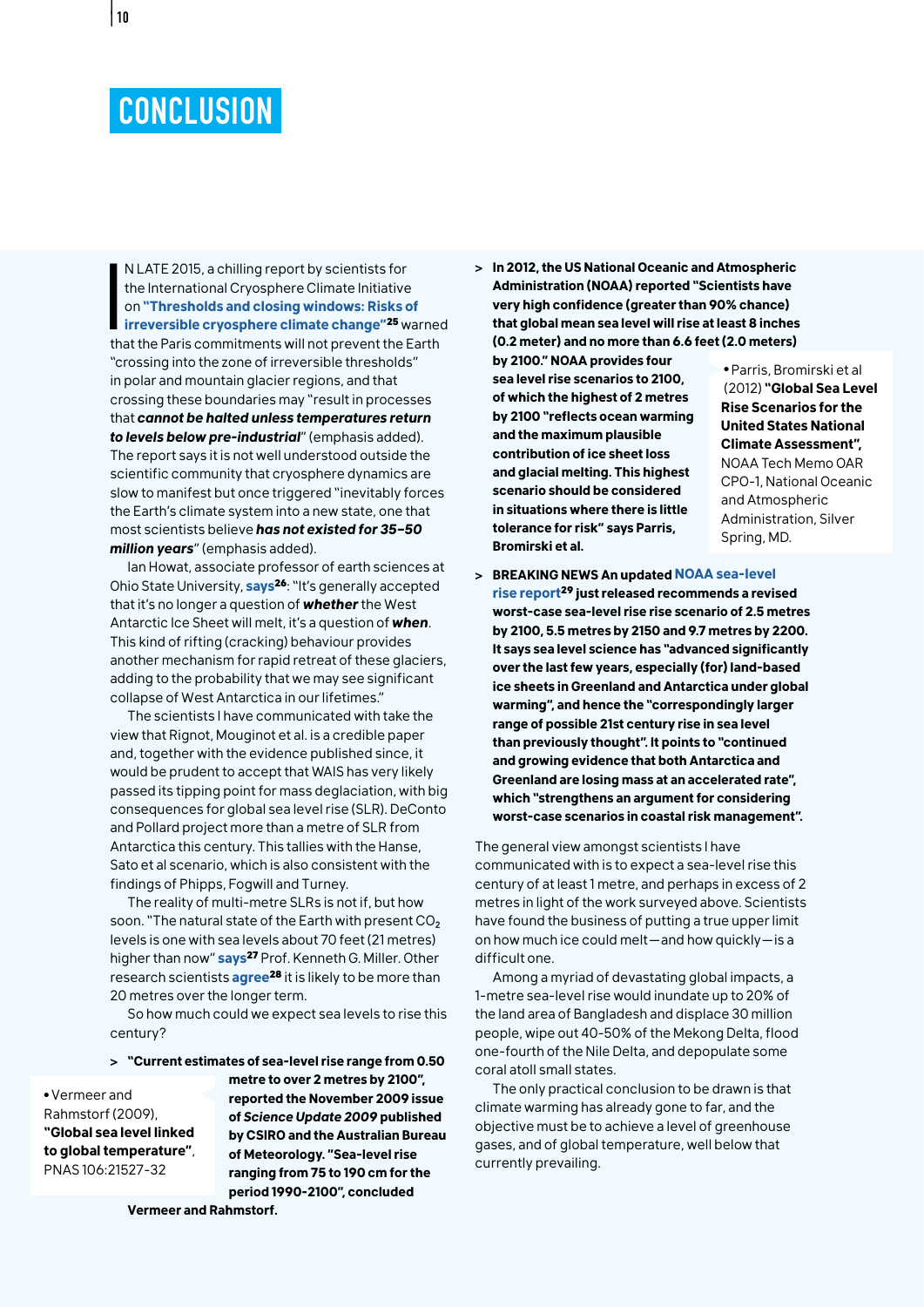



- 1. http://advances.sciencemag.org/content/2/12/e1601610. full
- 2. http://onlinelibrary.wiley.com/doi/10.1002/2013GL059069/ abstract
- 3. http://www.nature.com/nature/journal/v271/n5643/ abs/271321a0.html
- 4. http://www.beacon.org/With-Speed-and-Violence-P1123. aspx
- 5. https://www.nasa.gov/image-feature/rift-in-antarcticaslarsen-c-ice-shelf
- 6. http://onlinelibrary.wiley.com/doi/10.1002/2014GL060140/ abstract
- 7. https://www.theguardian.com/commentisfree/2014/ may/17/climate-change-antarctica-glaciers-meltingglobal-warming-nasa
- 8. https://vimeo.com/97926131
- 9. https://www.theguardian.com/commentisfree/2014/ may/17/climate-change-antarctica-glaciers-meltingglobal-warming-nasa
- 10. http://science.sciencemag.org/content/344/6185/735
- 11. https://www.researchgate.net/publication/273187021\_ Briefing\_Antarctic\_ice\_sheet\_mass\_loss\_and\_future\_ sea-level\_rise
- 12. http://www.pnas.org/content/112/46/14191.abstract
- 13. http://www.atmos-chem-phys.net/16/3761/2016/
- 14. https://www.theguardian.com/environment/planetoz/2016/mar/24/has-veteran-climate-scientist-jameshansen-foretold-the-loss-of-all-coastal-cities-withlatest-study
- 15. http://www.nature.com/nature/journal/v541/n7635/full/ nature20136.html
- 15a.http://www.nature.com/articles/ncomms13243
- 16. http://www.nature.com/nature/journal/v531/n7596/full/ nature17145.html
- 17. http://www.sciencedirect.com/science/article/pii/ S0012821X14007961
- 18. https://www.researchgate.net/publication/308765775\_ Impacts\_of\_marine\_instability\_across\_the\_East\_ Antarctic Ice Sheet on Southern Ocean dynamics
- 19. http://www.nature.com/nclimate/journal/v4/n6/full/ nclimate2226.html
- 20. http://www.nature.com/nclimate/journal/v7/n1/full/ nclimate3180.html
- 21. http://www.nature.com/articles/srep39979
- 22. http://www.nature.com/ngeo/journal/v8/n4/full/ ngeo2388.html
- 23. http://www.nature.com/nature/journal/v533/n7603/full/ nature17447.html
- 24. http://advances.sciencemag.org/content/2/12/e1601610. full
- 25. http://iccinet.org/thresholds
- 26. https://www.siliconrepublic.com/innovation/antarctic-icesheet-global-warming
- 27. http://news.rutgers.edu/news-releases/2012/03/globalsea-level-lik-20120316
- 28. https://www.sciencedaily.com/ releases/2009/06/090622103833.htm
- 29. https://tidesandcurrents.noaa.gov/publications/ techrpt83\_Global\_and\_Regional\_SLR\_Scenarios\_for\_the\_ US\_final.pdf

#### **ANTARCTIC TIPPING POINTS FOR A MULTI-METRE SEA LEVEL RISE**

Written by David Spratt Published by Breakthrough - National Centre for Climate Restoration Melbourne, Australia | March 2017 **breakthroughonline.org.au**

David Spratt is the Research Coordinator for Breakthrough, and co-author of *Climate Code Red: The case for emergency action*. His recent reports include "Climate Reality Check: After Paris, counting the cost" and "Recount: It's time to 'Do the math' again", available at **breakthroughonline.org.au/papers**. He blogs at **climatecodered.org**.

BACK COVER Pine Island Glacier 2002 (NASA/GSFC/METI/ERSDAC)